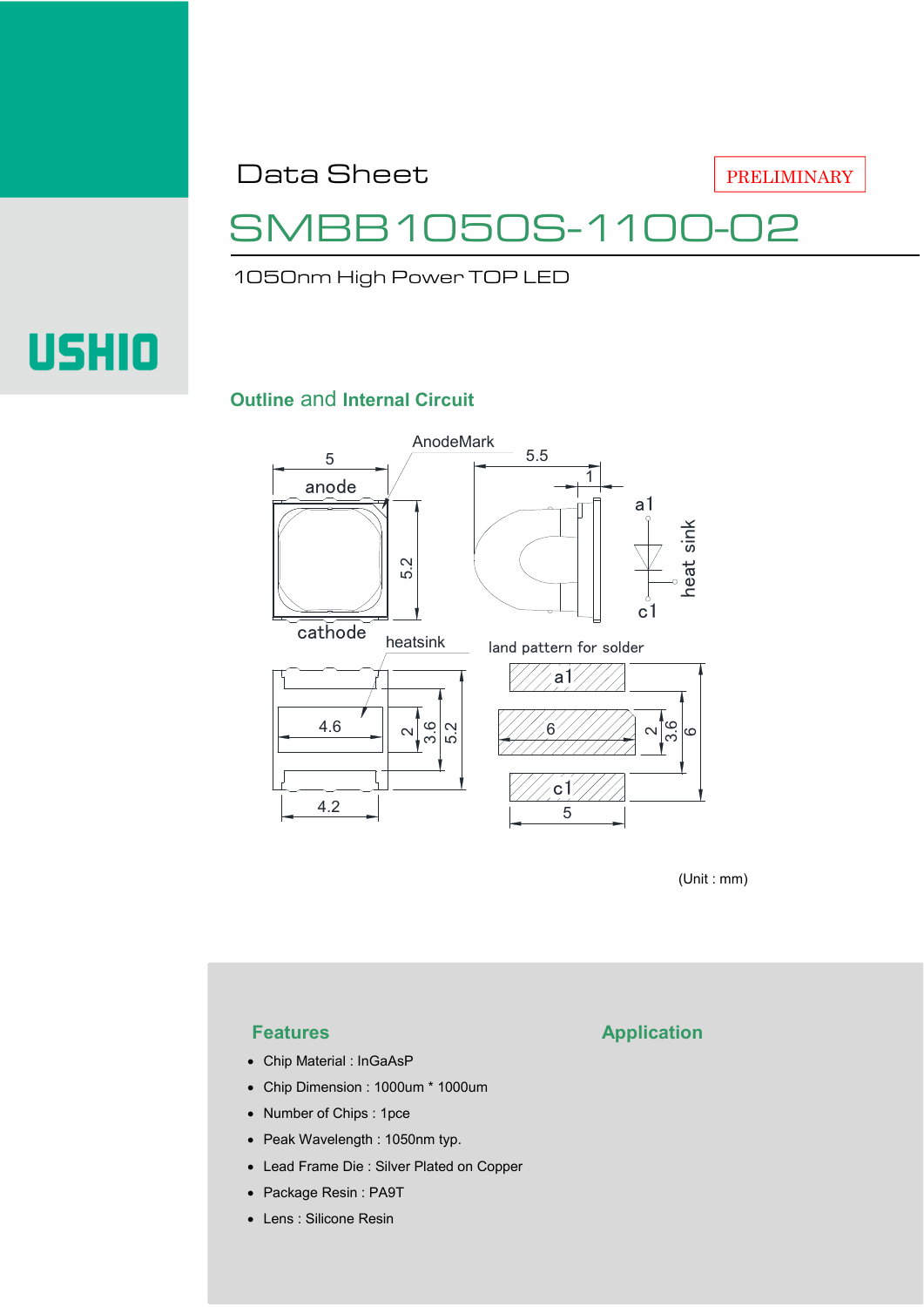

#### **Absolute Maximum Ratings (Tc=25°C)**

| <b>Item</b>                  | <b>Symbol</b> | <b>Ratings</b> | <b>Unit</b> |
|------------------------------|---------------|----------------|-------------|
| Power Dissipation            | <b>PD</b>     | 1000           | mW          |
| <b>Forward Current</b>       | IF            | 600            | mA          |
| <b>Pulse Forward Current</b> | <b>IFP</b>    | 2000           | mA          |
| Reverse Voltage              | VR.           | $\sqrt{5}$     | $\vee$      |
| <b>Thermal Resistance</b>    | Rthja         | 10             | K/W         |
| Junction Temperature         | Tj            | 100            | $^{\circ}C$ |
| <b>Operating Temperature</b> | Topr          | $-40 - +85$    | $^{\circ}C$ |
| Storage Temperature          | Tstg          | $-40 - +100$   | $^{\circ}C$ |
| <b>Soldering Temperature</b> | <b>TSOL</b>   | 250            | $^{\circ}C$ |

‡Pulse Forward Current condition : Duty 1% and Pulse Width=10us.

‡Soldering condition : Soldering condition must be completed with 5 seconds at 250°C.

#### **Optical and Electrical Characteristics (Tc=25°C)**

| <b>Parameter</b>            | <b>Symbol</b>    | <b>Min</b> | <b>Typ</b> | <b>Max</b> | <b>Unit</b> | <b>Test Condition</b> |
|-----------------------------|------------------|------------|------------|------------|-------------|-----------------------|
| Forward Voltage             | <b>VF</b>        |            | 1.2        | 1.65       | $\vee$      | $IF=500mA$            |
|                             | <b>VFP</b>       |            | 1.6        | 3.5        |             | $IFP = 2A$            |
| <b>Total Radiated Power</b> | P <sub>O</sub>   |            | 52         |            | mW          | $IF=500mA$            |
|                             |                  |            | 130        |            |             | $IFP = 2A$            |
| Radiant Intensity           | IE               |            | 120        |            | mW/sr       | $IF=500mA$            |
|                             |                  |            | 310        |            |             | $IFP = 2A$            |
| Peak Wavelength             | $\lambda$ p      | 1000       |            | 1100       | nm          | $IF=500mA$            |
| <b>Half Width</b>           | $\Delta \lambda$ |            | 50         |            | nm          | $IF=500mA$            |
| Viewing Half Angle          | $\theta$ 1/2     |            | ±10        |            | deg.        | $IF=100mA$            |
| <b>Rise Time</b>            | tr               |            | 40         |            | ns          | $IF=500mA$            |
| Fall Time                   | tf               |            | 80         |            | ns          | $IF=500mA$            |

‡Radiated Power is measured by G8370-85.

‡Radiant Intensity is measured by ANDO Optical Multi Meter AQ2140 & AQ2743.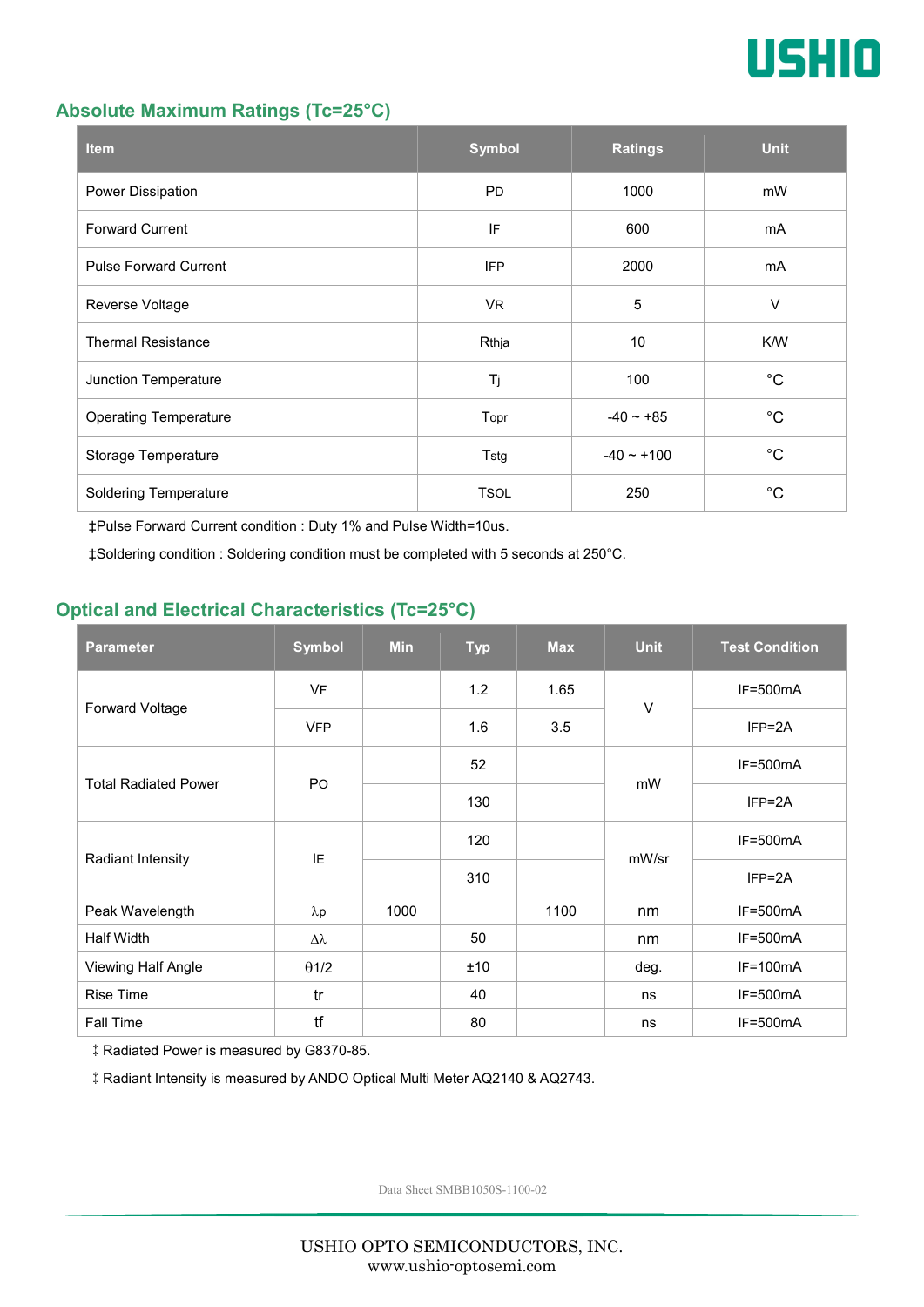

#### **Typical Characteristic Curves**

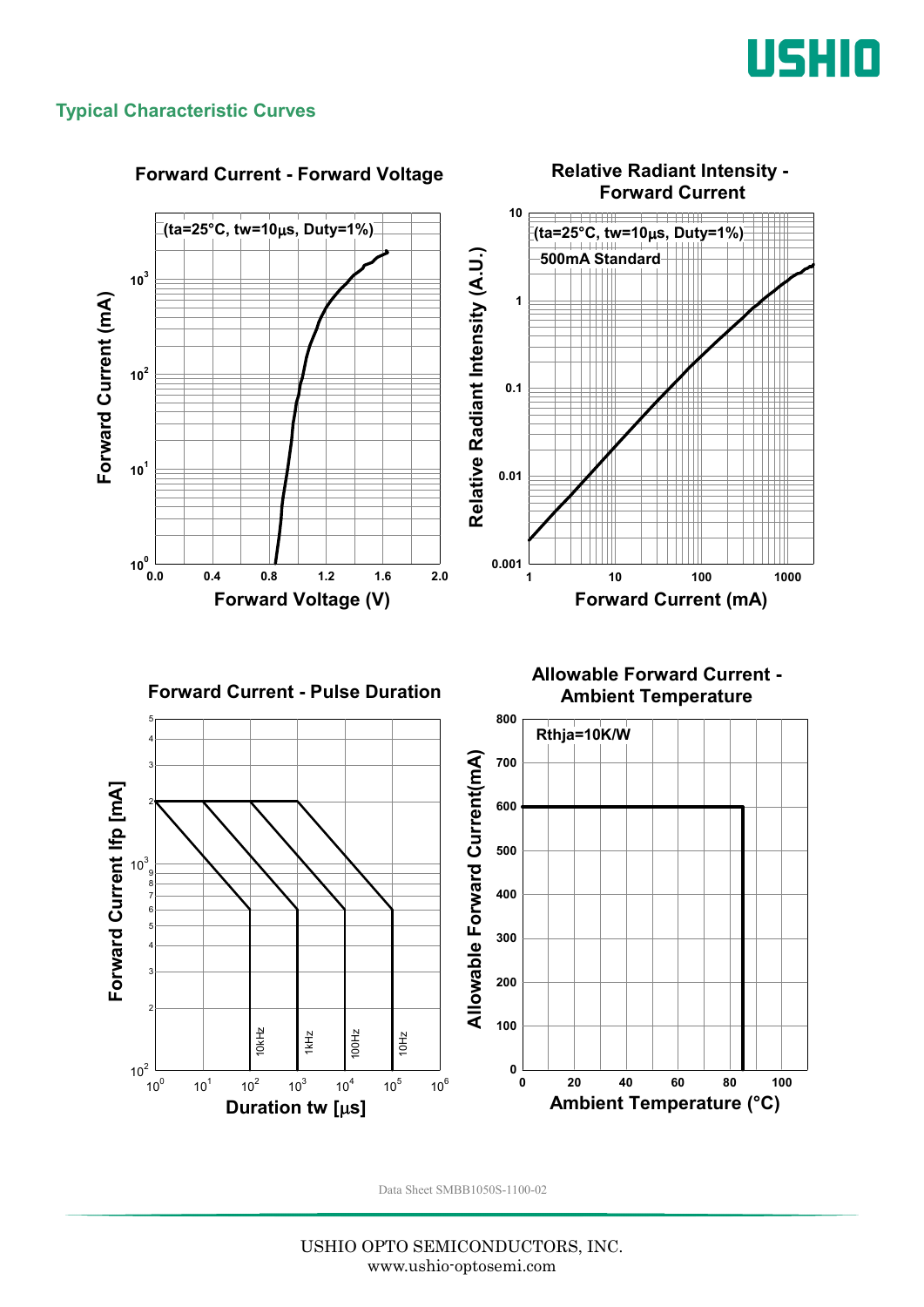



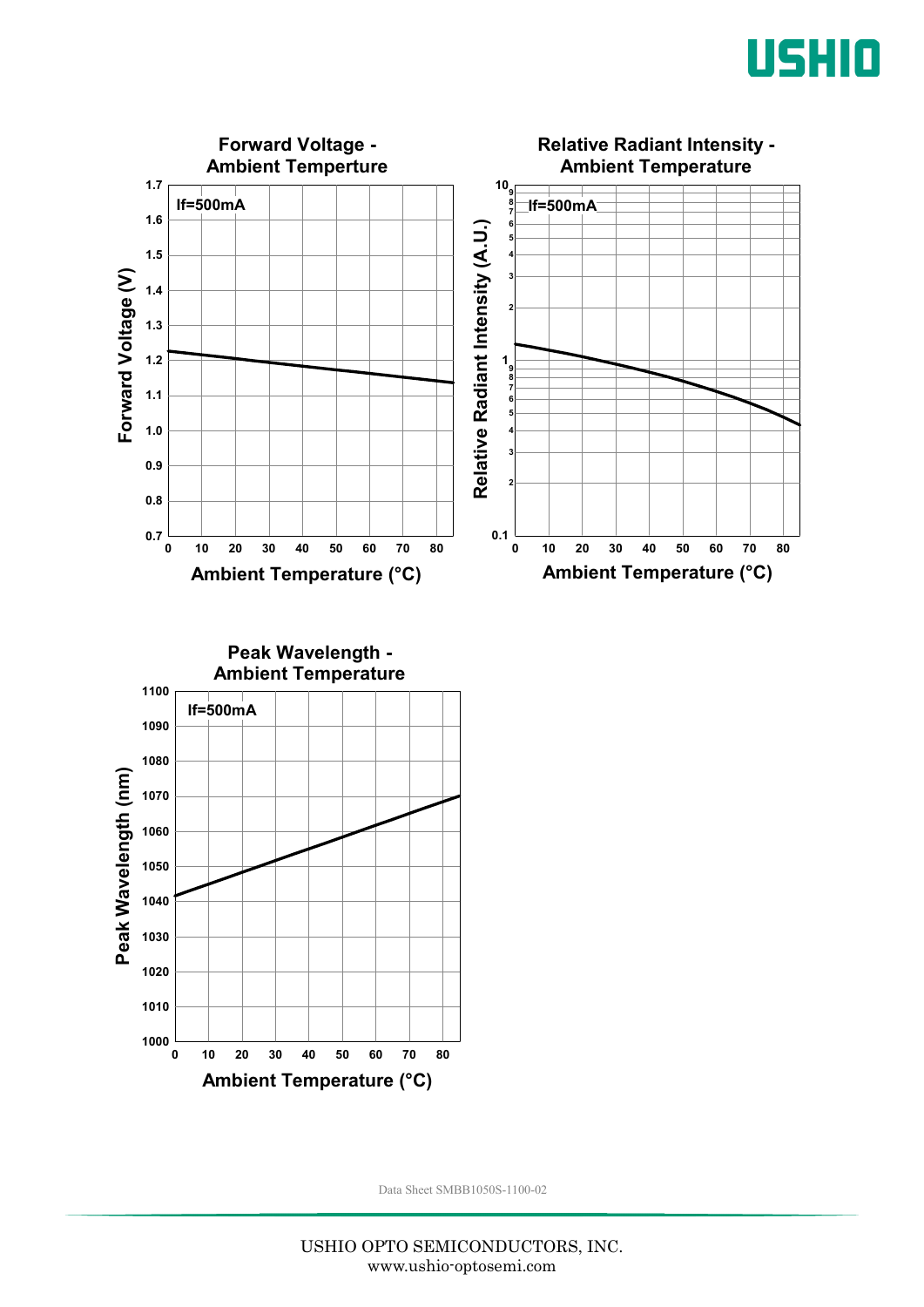

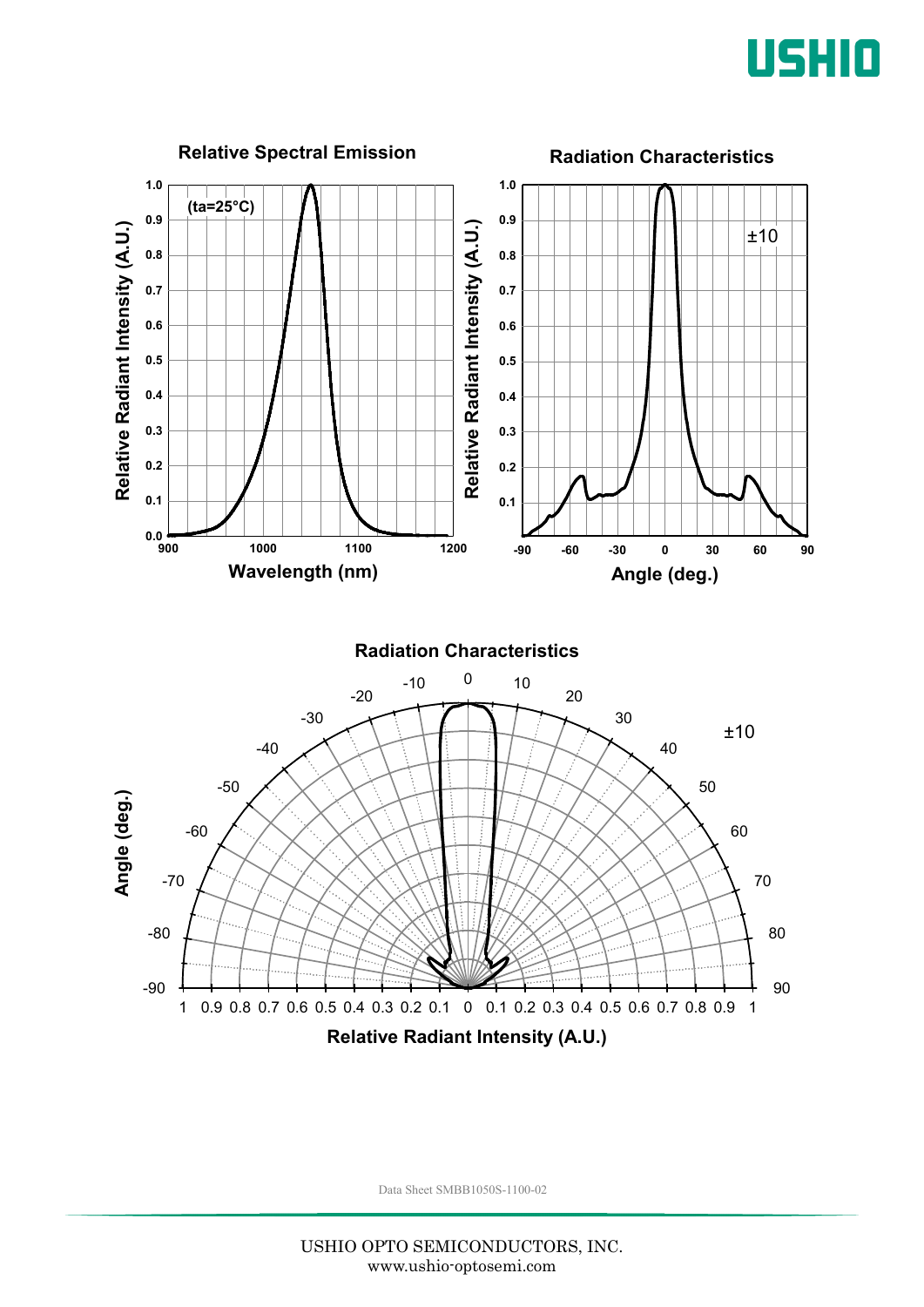

#### **Wrapping**

Moisture barrier bag aluminum laminated film with a desiccant to keep out the moisture absorption during the transportation and storage.

### **SMD LED storage and handling precautions Storage Conditions before Opening a Moisture-Barrier Aluminum Bag**

- Before opening a moisture-barrier aluminum bag, please store it at <30ºC, <60%RH.
- Please note that the maximum shelf life is 12 months under these conditions.

#### **Storage Conditions after Opening a Moisture-Barrier Aluminum Bag**

- After opening a moisture-barrier aluminum bag, store the aluminum bag and silica gel in a desiccator.
- After opening the bag, please solder the LEDs within 72 hours in a room with 5 30ºC, <50%RH.
- Please put any unused, remaining LEDs and silica gel back in the same aluminum bag and then vacuum-seal the bag.
- It is recommended to keep the re-sealed bag in a desiccator at <30%RH.
- The 72-hour- long floor life does not include the time while LEDs are stored in the moisture-barrier aluminum bag. However, we strongly recommend to solder the LEDs as soon as possible after opening the aluminum bag

#### **Notes about Re-sealing a Moisture-Barrier Aluminum Bag**

 When vacuum-sealing an opened aluminum bag, if you find the moisture-indicator of the silica gel has changed to pink from blue (indicating a relative humidity of 30 % or more), please do not use the unused LEDs, the aluminum bag, or the silica gel.

#### **Notes about Opening a Re-sealed Moisture-Barrier Aluminum Bag**

 When opening a vacuumed and re-sealed aluminum bag in order to use the remaining LEDs stored in the bag, if you find that the moisture-indicator of the silica has changed to pink, please do not use the LEDs.